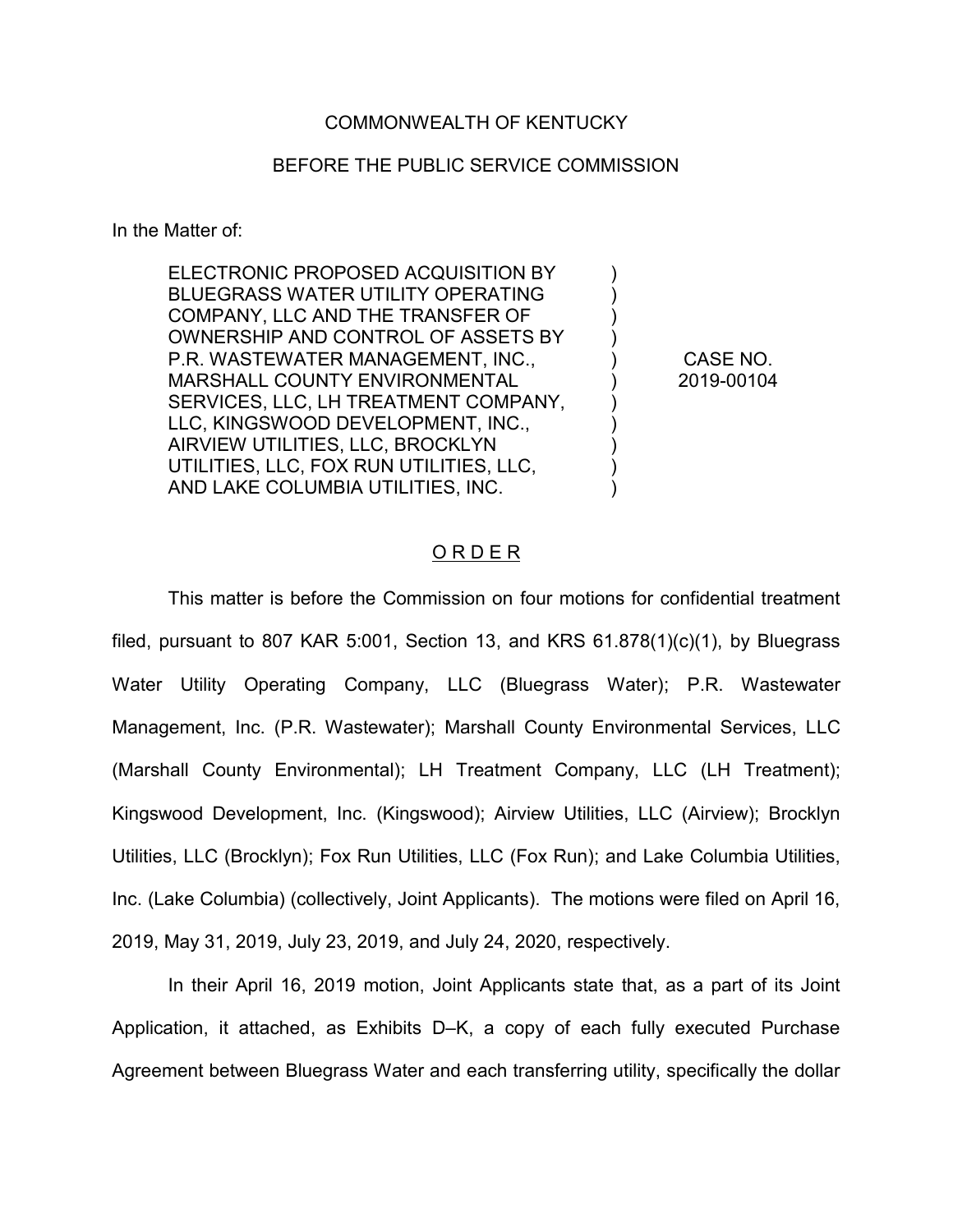amounts contained therein; as Exhibit L First Round Central States Water Resources, LLC's (CSWR) 2018 Consolidated Financial Statements; and as Exhibit N the Bluegrass Water pro forma balance sheet and income statement for the first year of its proposed operation. Joint Applicants request that the designated information be granted confidential treatment for five years.

Joint Applicants maintain that the information sought to be treated as confidential is not publicly disseminated, and public disclosure of this information would harm Bluegrass Water, CSWR and its affiliates, the transferring utilities, or all of them. Joint Applicants argue that Exhibit L reveals information regarding the internal financial ability and workings of CSWR and its affiliates. Furthermore, as CSWR is not a utility, the information disclosed in Exhibit L would not otherwise be subject to disclosure to a regulatory body in the usual course of business. Joint Applicants advised that other significant redactions were required to Exhibit L and N because minimal redaction would allow competitively sensitive confidential information to be inferred from other information disclosed. Joint Applicants argue that disclosure of the acquisition amounts in Exhibits D–K and Exhibit N could create incentives for other potential purchasers to undercut efforts by the Joint Applicants to successfully close these transactions. Joint Applicants also argue that the dollar amounts in Exhibit L could be used by competitors to the business injury of CSWR and its affiliates, including Bluegrass Water. If disclosed, the purchase prices, plans for the future, and consolidated financials would give competitors sensitive information about CSWR's acquisition strategy and capability, its valuation of systems, their problems, and potential.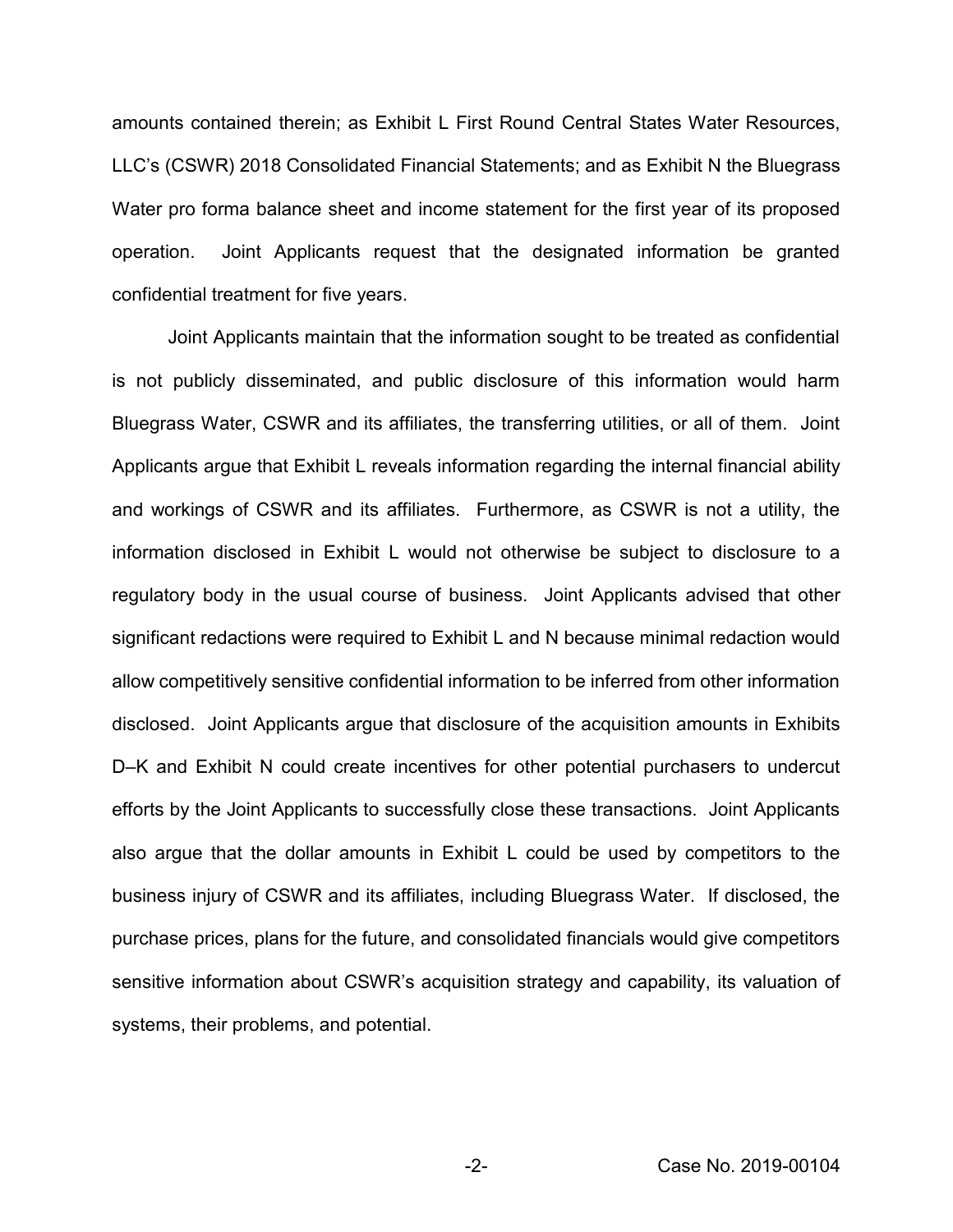In addition, Joint Applicants assert that the cost estimates in the Exhibit N balance sheet reflect innovative and proprietary technology and processes developed through experience and used by CSWR and its affiliates to renovate small wastewater systems. Therefore, the public disclosure of this information and accessibility to the information by other potential purchasers would lessen competition in a subsequent bidding process. Such disclosure would also be costly in the future when attempts to acquire similarly distressed systems are made, and CSWR's ability to negotiate terms specific to a particular utility and its circumstances have been compromised.

In their May 31, 2019 motion, Joint Applicants request confidential treatment for part of their responses to requests for information from Commission Staff, and the Attorney General of the Commonwealth of Kentucky, by and through the Office of Rate Intervention (Attorney General). Specifically, requests confidential treatment for five years for engineering reports provided in response to Commission Staff Request 13 (1 PSC 13) (JA\_00163–197), information from those reports provided in response to Commission Staff Request 20 (1 PSC 20), the 2018 consolidated financial statement for Bluegrass Water's Arkansas affiliate provided in response to Commission Staff Request 9 (1 PSC 9) (JA\_00198–212), information regarding capitalization of Kentucky CSWR and Bluegrass Water UHC, LLC provided in response to Attorney General Request 3 (1 AG 3), and information regarding the capitalization costs for the Missouri UOC and Arkansas UOC in CSWR Group provided in response to Attorney General Request 5 (1 AG 5).

Joint Applicants argue that the reports and information in JA\_00163–197 and 1 PSC 20, reveal information regarding the internal ability and workings of Bluegrass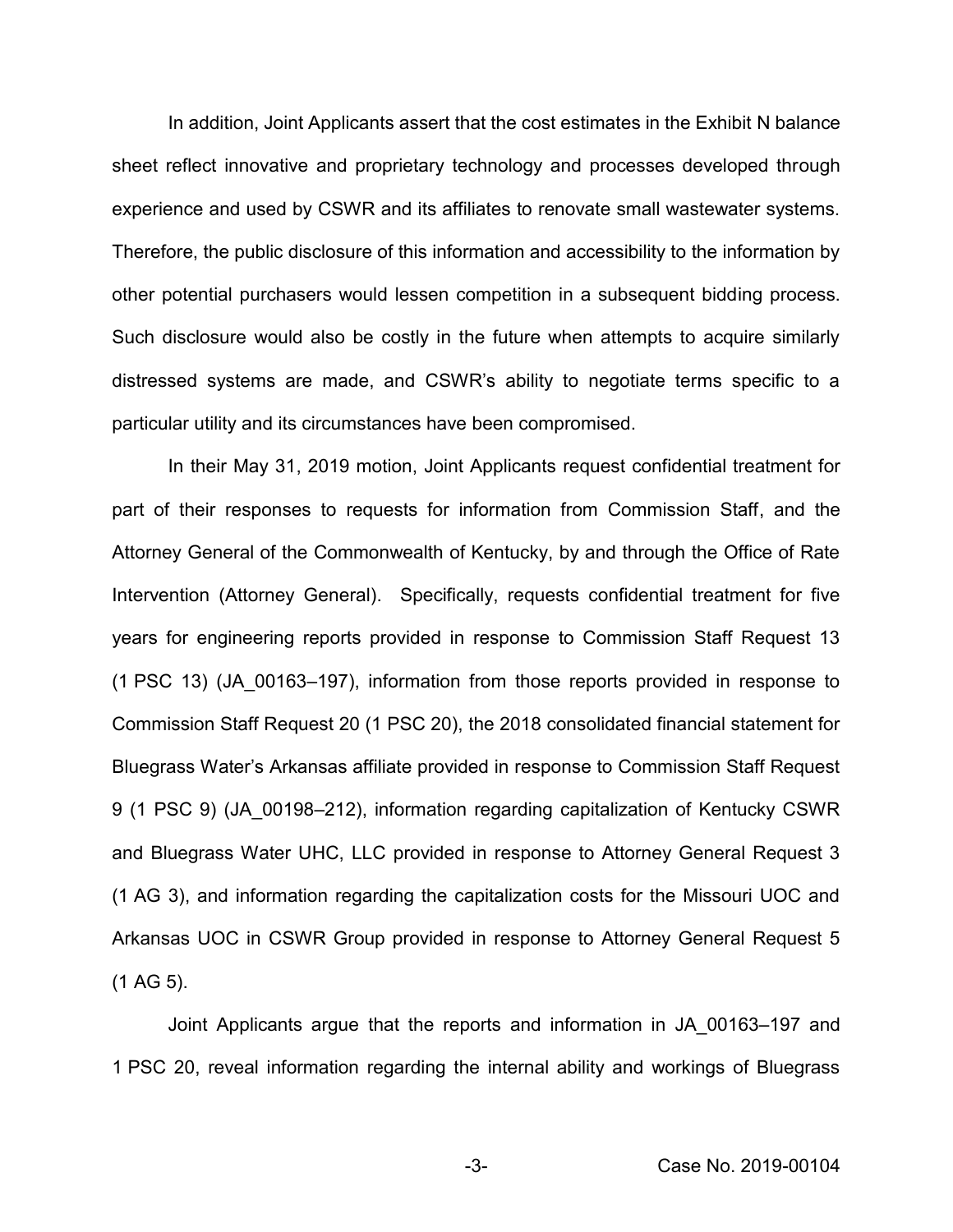Water and its affiliates. Specifically, this information reveals how they evaluate potential systems for acquisition and the internal processes by which they respond to various issues that arise in similar wastewater systems. Joint Applicants also argue that these documents demonstrate innovative and proprietary technology and processes developed through experience and used by CSWR and its affiliates to renovate small water and wastewater systems. As such, Joint Applicants assert that these processes are "trade secrets" as defined by KRS 365.880(4) and fall within the scope of the trade secret exemption from disclosure pursuant to KRS 61.878(c). Joint Applicants argue that Bluegrass Water and its affiliates would suffer a serious business injury if these trade secrets were misappropriated by other competitors in the wastewater industry. Joint Applicants also assert that the engineering reports in JA\_00163–197 are exempt from public disclosure as proprietary because Bluegrass Water expended funds with a third party in investigating the systems. Accordingly, if this information were shared publicly, Bluegrass Water asserts it would suffer harm because it would give other potential purchasers and competitors a "leg-up" with the systems discussed in the report and lessen competition in a subsequent bidding process.

Joint Applicants argue that the information in JA\_00198–212, and the responses to 1 AG 3 and 1 AG 5, is not publically disseminated and public disclosure would harm Bluegrass Water and its affiliates. The Joint Applicants asserts that the Arkansas affiliates, due to their size, are not subject to state regulation and the information is not reported to any regulatory body. Joint Applicants further assert that the information in the responses reveals the internal financial ability and workings of the CSWR Group, and the Arkansas consolidated financial statements contain sensitive and commercially valuable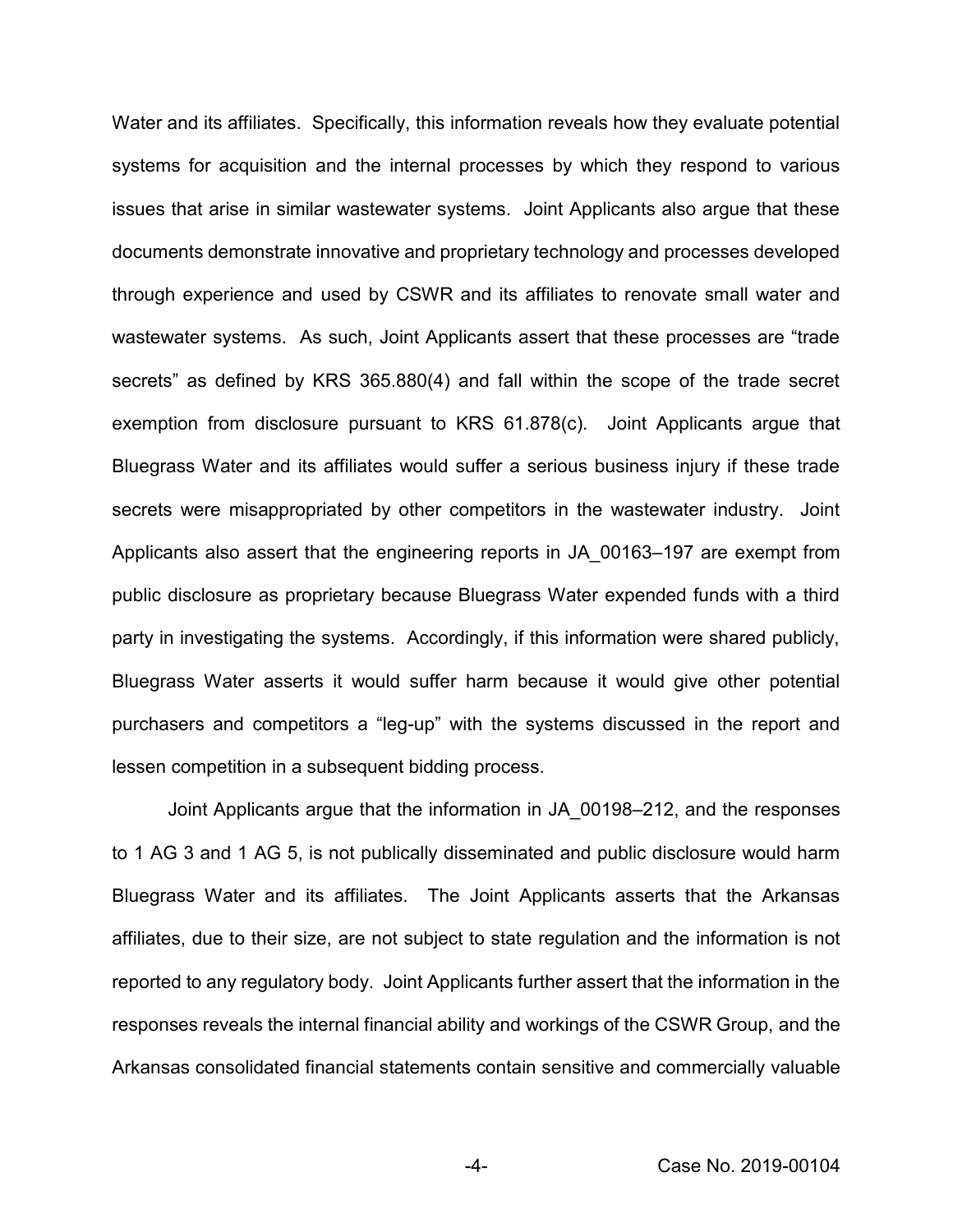information that is neither public nor disseminated outside of the CSWR Group. Joint Applicants further assert that information about the affiliated entities in Arkansas and Missouri could be used by competitors to injure CSWR Group and Bluegrass Water by providing sensitive information about Bluegrass Water and CSWR Group's acquisition strategy and capability and their valuation of systems, their problems, and potential.

In their July 23, 2019 motion, Joint Applicants seek confidential treatment for five years for information provided in response to the Attorney General's Post-Hearing Data Request No. 5 (2 AG 5) and No. 7 (2 AG 7). Request 2 AG 5 requested an updated Balance Sheet and Income Statement, updated as of June 30, 2019. Bluegrass Water previously included the Balance Sheet and Income Statement as Exhibit L to its application, and requested confidential treatment for it and other information in Exhibit L.

Request 2 AG 7 requested copies of the capital investment worksheets that accompanied the engineering memos submitted in Exhibit N of the Joint Application, and for which Bluegrass Water had already requested confidential treatment. Bluegrass Water raises the same arguments for confidential treatment in its response to 2 AG 7 that it did in support of its April 16, 2019 motion requesting confidential treatment for Exhibit N to the Joint Application.

In their July 24, 2020 motion, Joint Applications seek confidential treatment for CSWR's 2019 Consolidated Financial Statements, which was filed in this proceeding on July 24, 2020. Joint Applicants argue that CSWR's 2019 Consolidated Financial Statements reveals information regarding the internal financial ability and workings of CSWR and its affiliates. Furthermore, as CSWR is not a utility, the information disclosed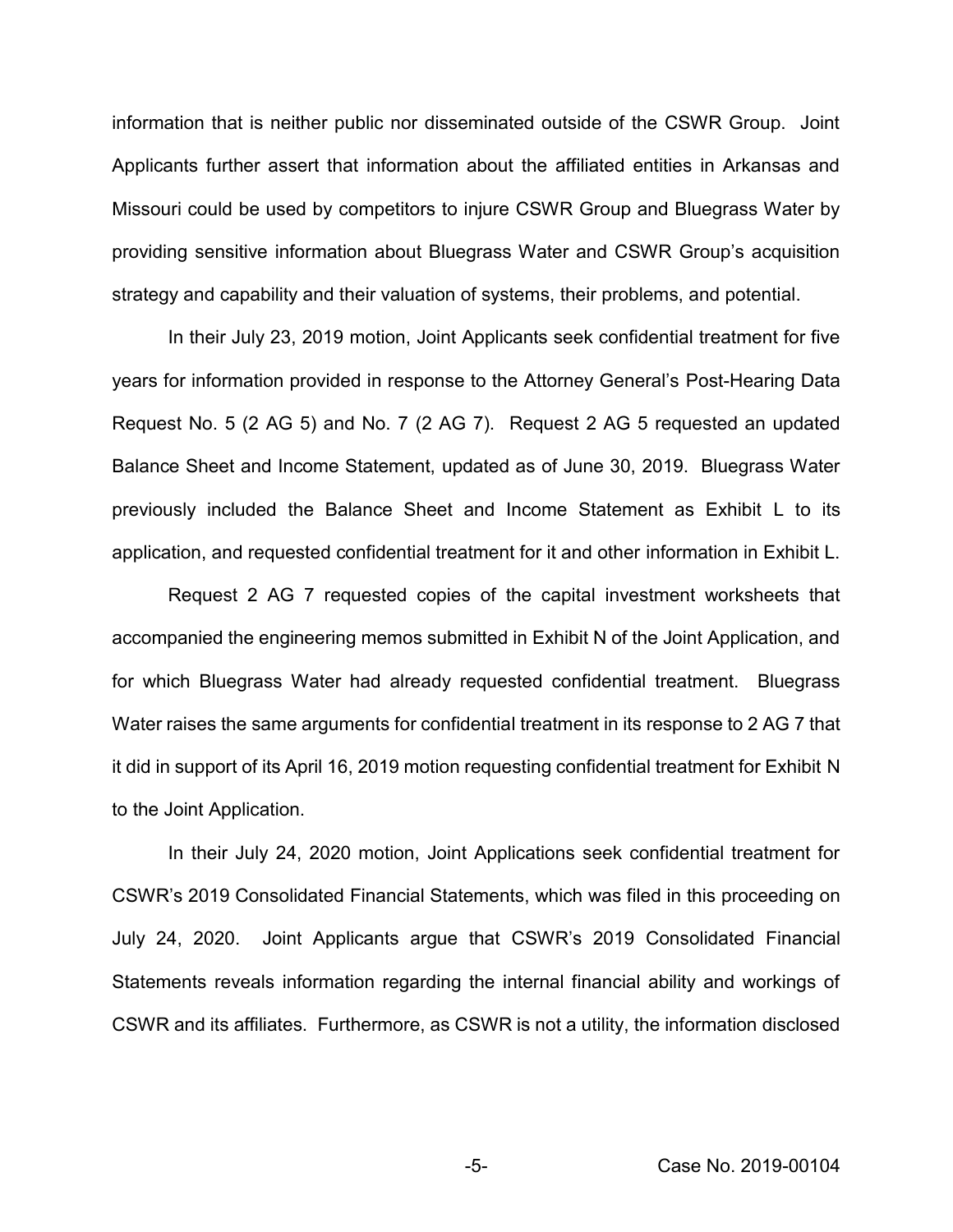in CSWR's 2019 Consolidated Financial Statements would not otherwise be subject to disclosure to a regulatory body in the usual course of business.

Having carefully considered the April 16, 2019 motion and the material at issue, the Commission finds that the designated information in Exhibit L CSWR's Consolidated Balance Sheet for which Joint Applicants seek confidential treatment meets the criteria for confidential treatment and is exempted from public disclosure pursuant to KRS 61.878(1)(c)(1). The Commission finds that the designated information in Exhibit L should not be placed in the public record or made available for public inspection for a period of five years. The Commission finds that the designated information in Exhibits D–K and Exhibit N, while warranting confidential treatment when filed, does not meet the criteria for confidential treatment and is not exempted from public disclosure pursuant to 807 KAR 5:001, Section 13, and KRS 61.878(1)(c)(1) because the transactions to which the records relate have been closed.

Having carefully considered the May 31, 2019 motion and the material at issue, the Commission finds that the designated information in the responses to 1 PSC 13, 1 PSC 20, 1 PSC 9, 1 AG 3, and 1 AG 5 meet the criteria for confidential treatment and is exempted from public disclosure pursuant to KRS 61.878(1)(c)(1). The Commission finds that the designated information in the responses to 1 PSC 13, 1 PSC 20, 1 PSC 9, 1 AG 3, and 1 AG 5, should not be placed in the public record or made available for public inspection for five years.

Having carefully considered the July 23, 2019 motion and the material at issue, the Commission finds that the designated information in response to 2 AG 5 for which Joint Applicants seek confidential treatment meets the criteria for confidential treatment and is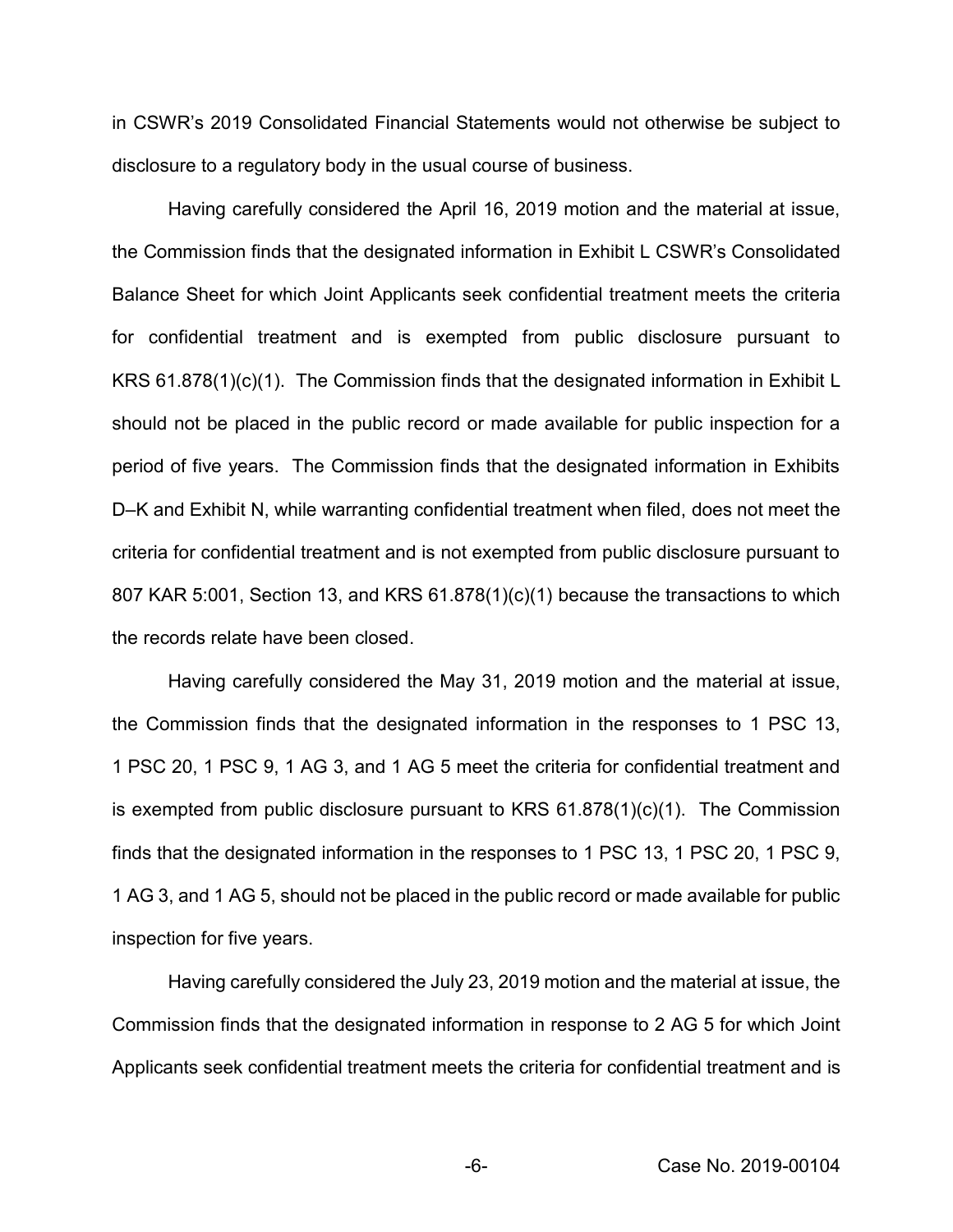exempted from public disclosure pursuant to KRS 61.878(1)(c)(1). The Commission finds that the designated information in response 2 AG 5 should not be placed in the public record or made available for public inspection for five years. The Commission finds that the designated information in 2 AG 7, while warranting confidential treatment when filed, should be denied confidential treatment because the transactions to which the records relate have been closed.

Having carefully considered the July 24, 2020 motion and the material at issue, the Commission finds that the designated information in CSWR's 2019 Consolidated Balance Sheet for which Joint Applicants seek confidential treatment meets the criteria for confidential treatment and is exempted from public disclosure pursuant to KRS 61.878(1)(c)(1). The Commission finds that the designated information in CSWR's 2019 Consolidated Balance Sheet for which Joint Applicants seek confidential treatment meets the criteria for confidential treatment and is exempted from public disclosure pursuant to KRS 61.878(1)(c)(1) should not be placed in the public record or made available for public inspection for five years.

IT IS THEREFORE ORDERED that:

1. Joint Applicants' April 16, 2019 motion for confidential protection is granted in part and denied in part.

2. Joint Applicants' May 31, 2019 motion for confidential protection is granted.

3. Joint Applicants' July 23, 2019 motion for confidential protection is granted in part and denied in part.

4. Joint Applicants' July 24, 2020 motion for confidential protection is granted.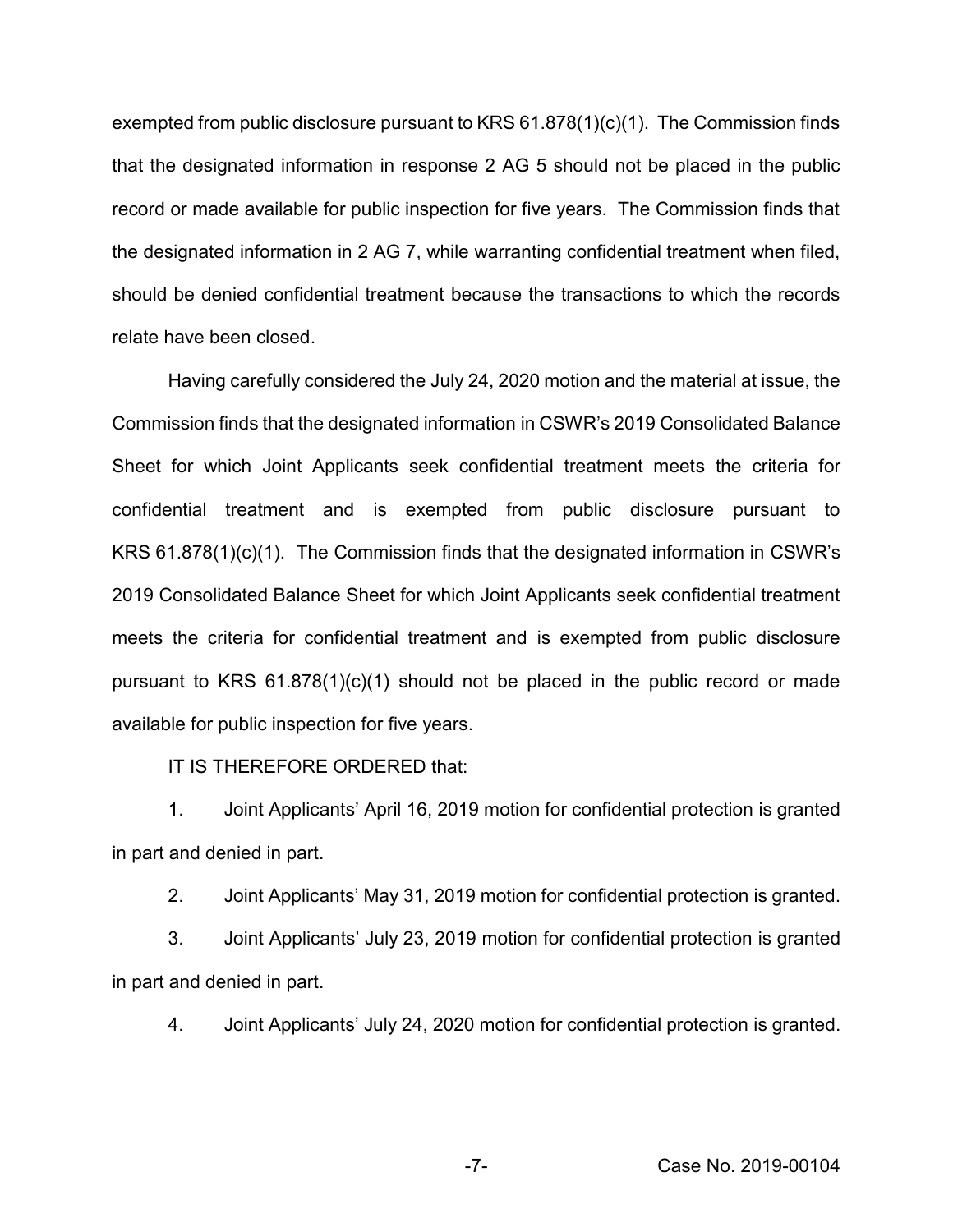5. Joint Applicant's request to keep the information identified out of the public record and not be subject to public inspection for five years is granted as to the designated material in Exhibit L, responses to 1 PSC 13, responses to 1 PSC 20, responses to 1 PSC 9, responses to 1 AG 3, responses to 1 AG 5, responses to 2 AG 5, and CSWR's 2019 Consolidated Balance Sheet.

6. Joint Applicant's request to keep the information identified out of the public record and not be subject to public inspection for five years is denied as to Exhibits D–K, Exhibit N, and responses to 2 AG 7.

7. The designated materials denied confidential treatment by this Order are not exempt from public disclosure and shall be placed in the public record and made available for public inspection.

8. If Joint Applicants objects to the Commission's determination that the requested material not be granted confidential treatment, it must seek either rehearing pursuant to KRS 278.400 or judicial review of this Order pursuant to KRS 278.410. Failure to exercise either of these statutory rights will be deemed as agreement with the Commission's determination of which materials should be granted confidential treatment.

9. Within 30 days of the date of service of this Order, Joint Applicants shall file a revised version of the designated material for which confidential treatment was denied, reflecting as unredacted the information that has been denied confidential treatment.

10. The designated material for which Joint Applicants request for confidential treatment has been denied shall neither be placed in the public record nor made available for inspection for 30 days from the date of service of this Order in order to allow Joint Applicants to seek a remedy afforded by law.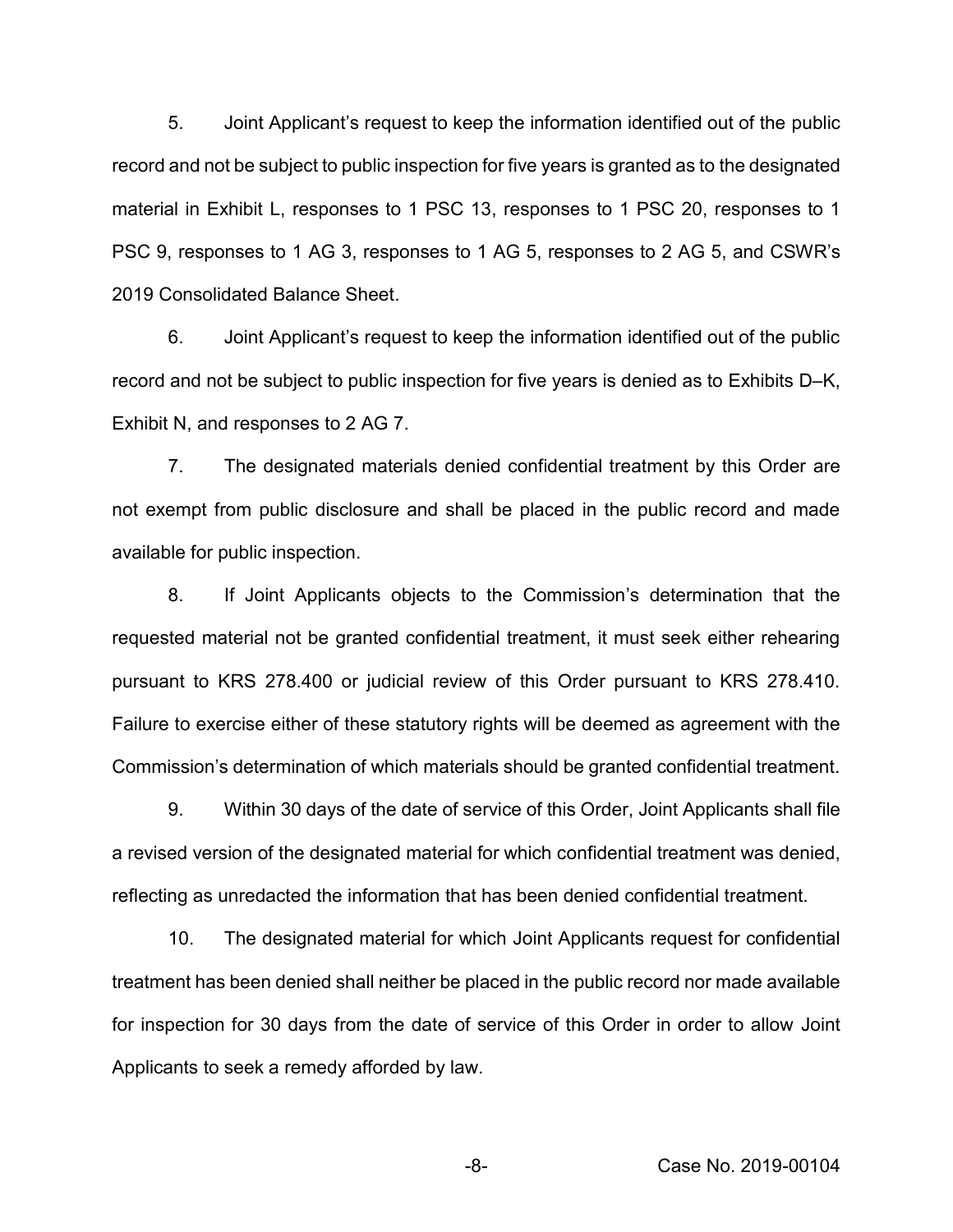11. The designated material in Exhibits L, responses to 1 PSC 13, responses to 1 PSC 20, responses to 1 PSC 9, responses to 1 AG 3, responses to 1 AG 5, responses to 2 AG 5, and CSWR's 2019 Consolidated Balance Sheet shall not be placed in the public record or made available for public inspection for five years, or until further Orders of this Commission.

12. If Joint Applicants object to the time limits that the Commission has placed on the confidential treatment for the information in question, it must seek either rehearing pursuant to KRS 278.400 or judicial review of this Order pursuant to KRS 278.410. Failure to exercise either of these statutory rights will be deemed as agreement with the Commission's determination of the period for which the materials are afforded confidential treatment. Joint Applicants will be required to demonstrate a change in circumstances in any subsequent motion for continued confidential treatment of materials in question after the end of the period set forth in ordering paragraphs 14 and 15 of this Order.

13. Use of the materials in question in any Commission proceeding shall be in compliance with 807 KAR 5:001, Section 13(9).

14. If a nonparty to this proceeding requests to inspect materials granted confidential treatment by this Order and the period during which the materials have been granted confidential treatment has not run, then Joint Applicants shall have 30 days from receipt of written notice of the request to demonstrate that the materials still fall within the exclusions from disclosure requirements established in KRS 61.878. If Joint Applicants are unable to make such demonstration, the requested materials shall be made available for inspection. Otherwise, the Commission shall deny the request for inspection.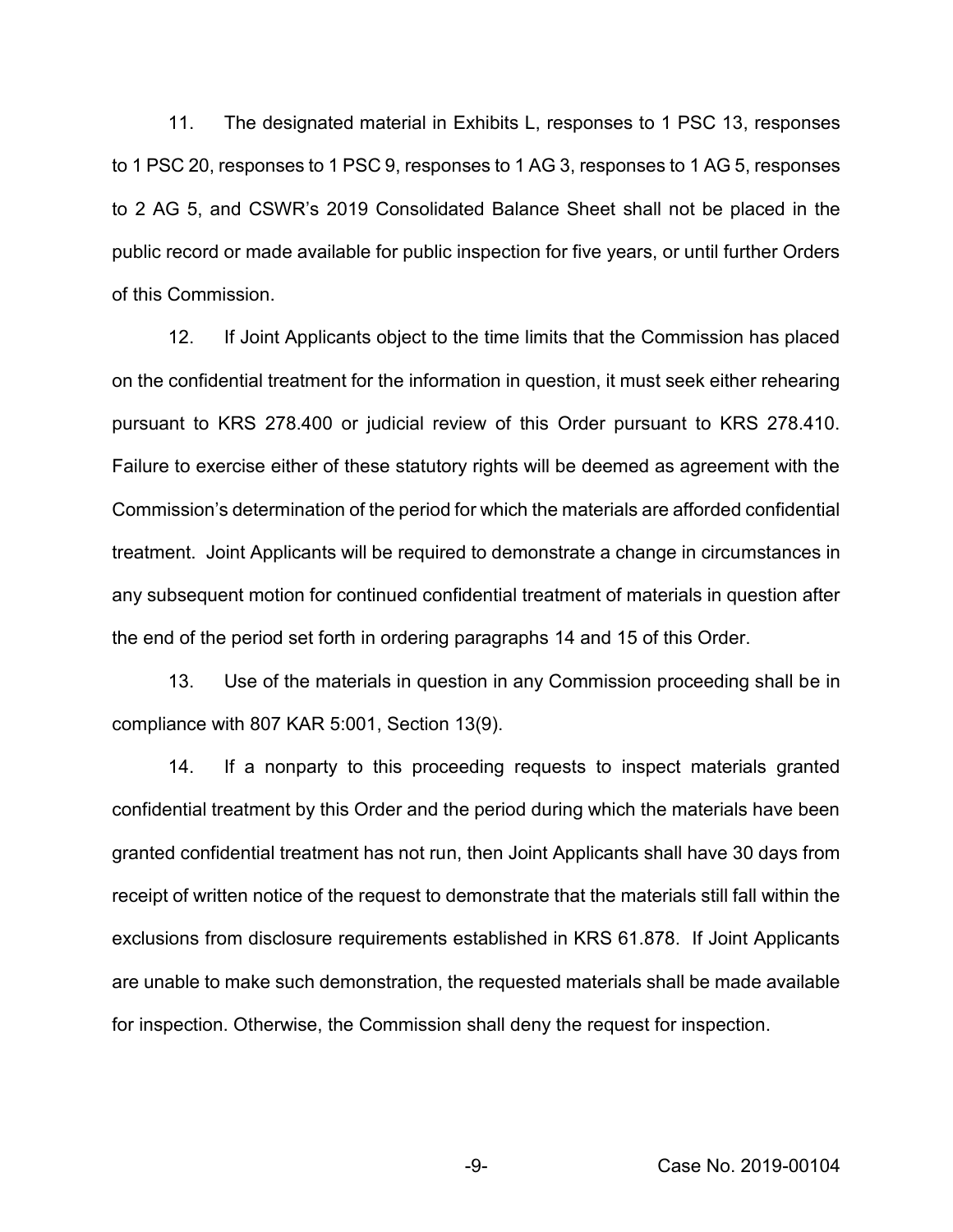15. The Commission shall not make the requested materials available for inspection for 30 days following an Order finding that the materials no longer qualify for confidential treatment in order to allow Joint Applicants to seek a remedy afforded by law.

## [REMAINDER OF PAGE INTENTIONALLY LEFT BLANK]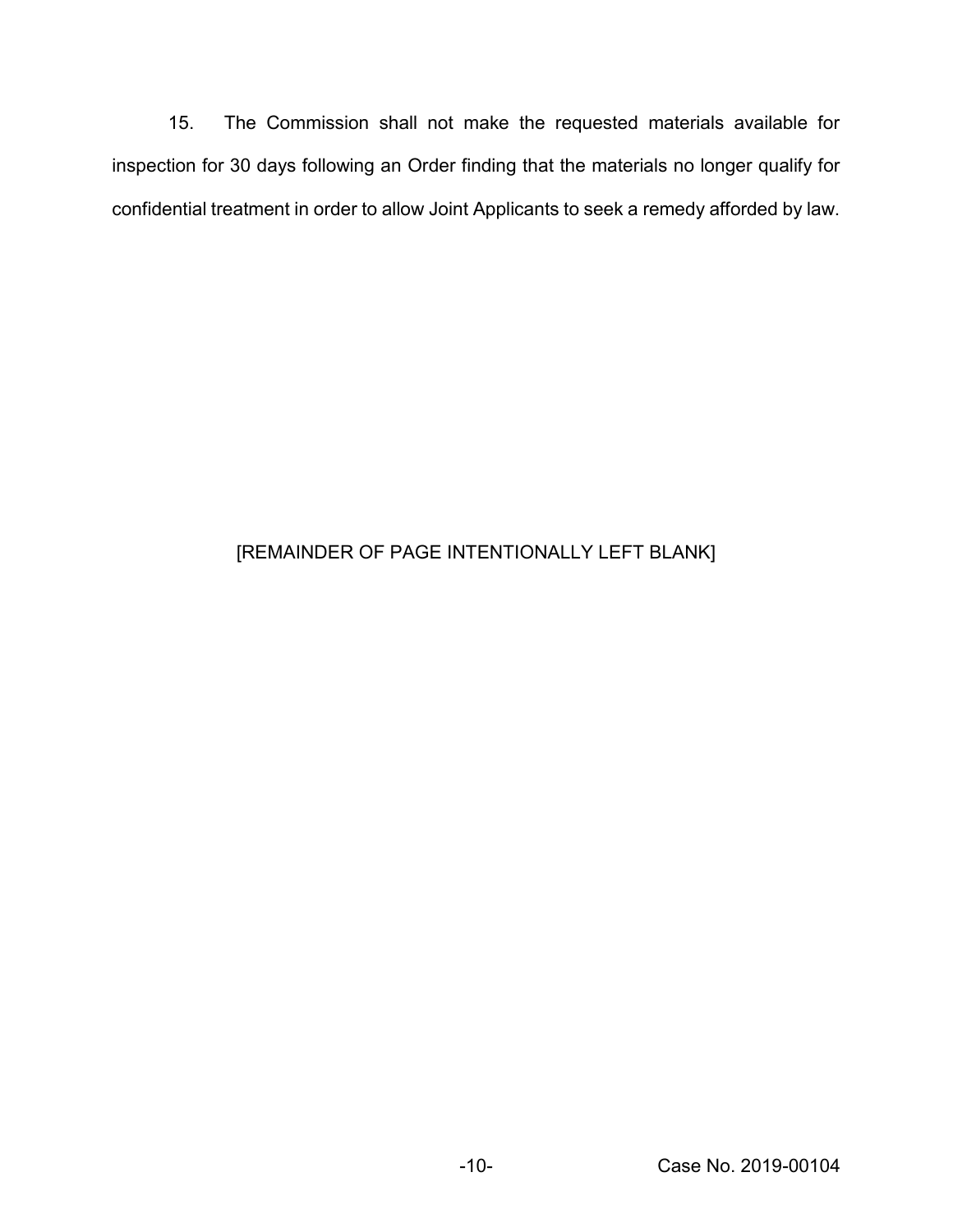By the Commission

Vice Chairman Kent A. Chandler did not participate in the deliberations or decision concerning this case.



ATTEST:

1 C. fridwell

Executive Director